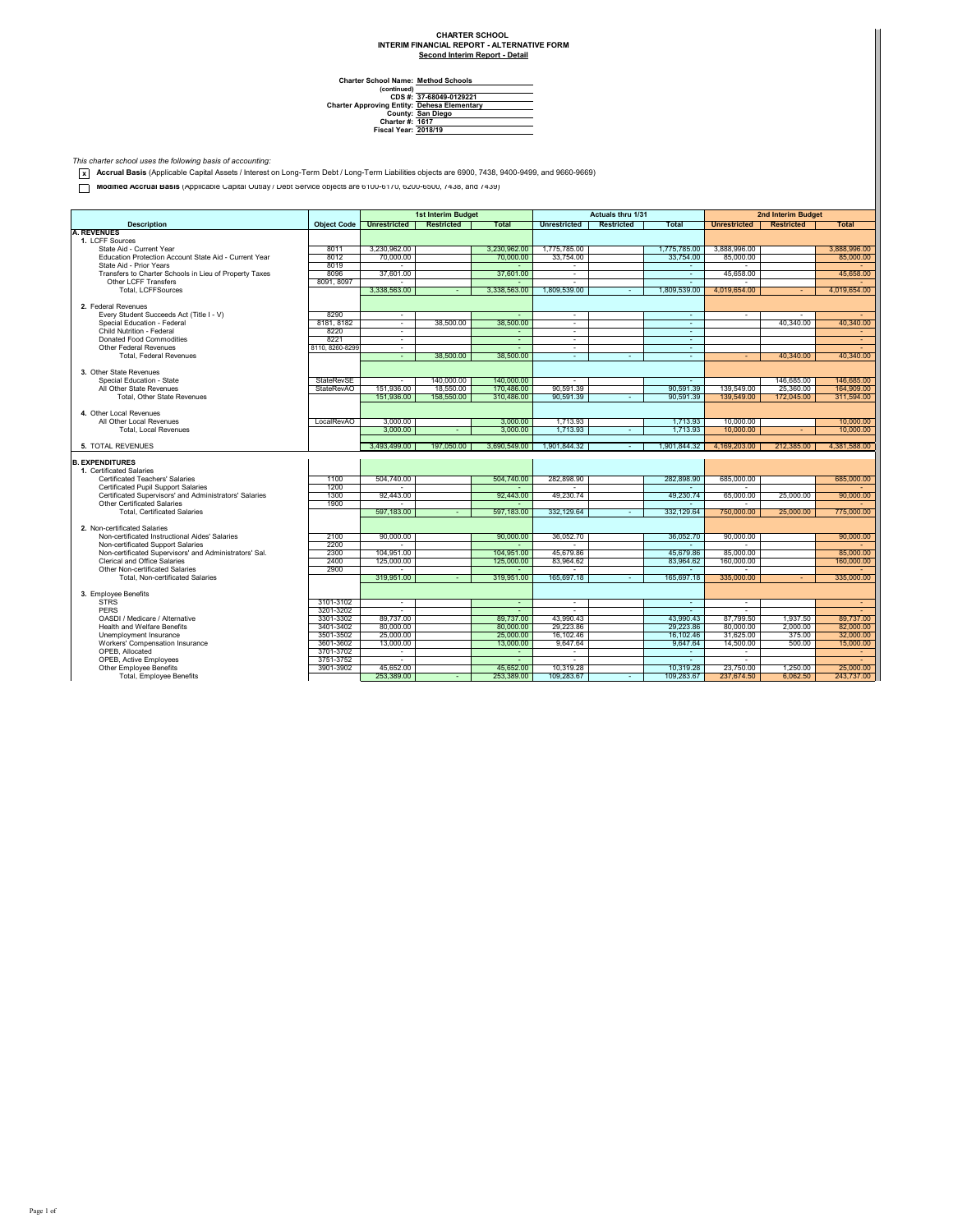| 4. Books and Supplies                                                            |              |                          |                           |                           |                                    |                           |                           |                          |                           |                           |
|----------------------------------------------------------------------------------|--------------|--------------------------|---------------------------|---------------------------|------------------------------------|---------------------------|---------------------------|--------------------------|---------------------------|---------------------------|
| Approved Textbooks and Core Curricula Materials                                  | 4100         | 157,143.00               |                           | 157, 143.00               | 108,851.70                         |                           | 108,851.70                | 188,143.00               |                           | 188,143.00                |
| Books and Other Reference Materials                                              | 4200         | 50,000.00                |                           | 50,000.00                 | 27,561.43                          |                           | 27,561.43                 | 64,000.00                |                           | 64,000.00                 |
| Materials and Supplies                                                           | 4300         | 32,879.00                | 18,550.00                 | 51,429.00                 | 20,218.83                          |                           | 20,218.83                 | 26,069.00                | 25,360.00                 | 51,429.00                 |
| Noncapitalized Equipment                                                         | 4400         | 42,857.00                |                           | 42,857.00                 | 7,411.80                           |                           | 7,411.80                  | 14,000.00                |                           | 14,000.00                 |
| Food                                                                             | 4700         |                          |                           |                           |                                    |                           |                           |                          |                           |                           |
| Total, Books and Supplies                                                        |              | 282,879.00               | 18,550.00                 | 301,429.00                | 164,043.76                         |                           | 164,043.76                | 292,212.00               | 25,360.00                 | 317,572.00                |
|                                                                                  |              |                          |                           |                           |                                    |                           |                           |                          |                           |                           |
| 5. Services and Other Operating Expenditures                                     | 5100         |                          |                           |                           |                                    |                           |                           |                          |                           |                           |
| Subagreements for Services<br><b>Travel and Conferences</b>                      | 5200         | 27,500.00                |                           | 27,500.00                 | 17,351.26                          |                           | 17,351.26                 | 32,500.00                |                           | 32,500.00                 |
| Dues and Memberships                                                             | 5300         | 2,000.00                 |                           | 2,000.00                  | 1,425.00                           |                           | 1,425.00                  | 2,500.00                 |                           | 2,500.00                  |
| Insurance                                                                        | 5400         | 20,000.00                |                           | 20,000.00                 | 8,088.00                           |                           | 8,088.00                  | 20,000.00                |                           | 20,000.00                 |
| Operations and Housekeeping Services                                             | 5500         | 25,320.00                |                           | 25,320.00                 | 13,520.22                          |                           | 13,520.22                 | 30,000.00                |                           | 30,000.00                 |
| Rentals, Leases, Repairs, and Noncap. Improvements                               | 5600         | 267,240.00               |                           | 267,240.00                | 207,959.53                         |                           | 207,959.53                | 275,240.00               |                           | 275,240.00                |
| <b>Transfers of Direct Costs</b>                                                 | 5700-5799    |                          |                           |                           |                                    |                           |                           |                          |                           |                           |
| Professional/Consulting Services and Operating Expend.                           | 5800         | 348,999.00               | 178,500.00                | 527,499.00                | 115.542.68                         |                           | 115.542.68                | 385,751.50               | 155,962.50                | 541,714.00                |
| Communications                                                                   | 5900         | 23,643.00                |                           | 23,643.00                 | 14,775.15                          |                           | 14,775.15                 | 31,500.00                |                           | 31,500.00                 |
| Total, Services and Other Operating Expenditures                                 |              | 714,702.00               | 178,500.00                | 893,202.00                | 378,661.84                         | $\sim$                    | 378,661.84                | 777,491.50               | 155,962.50                | 933,454.00                |
|                                                                                  |              |                          |                           |                           |                                    |                           |                           |                          |                           |                           |
| 6. Capital Outlay (Objects 6100-6170, 6200-6500 for modified accrual basis only) |              |                          |                           |                           |                                    |                           |                           |                          |                           |                           |
| Land and Land Improvements                                                       | 6100-6170    | $\sim$                   |                           | $\sim$                    | $\sim$                             |                           | ×                         | $\sim$                   |                           |                           |
| Buildings and Improvements of Buildings                                          | 6200         | τ                        |                           | τ                         | τ                                  |                           | τ                         | τ                        |                           | ÷                         |
| Books and Media for New School Libraries or Major                                |              |                          |                           |                           |                                    |                           |                           |                          |                           |                           |
| Expansion of School Libraries<br>Equipment                                       | 6300         | $\overline{\phantom{a}}$ |                           |                           | $\overline{\phantom{a}}$           |                           | ÷                         | $\overline{\phantom{a}}$ |                           |                           |
| Equipment Replacement                                                            | 6400<br>6500 | $\sim$<br>٠              |                           | ٠                         | $\overline{\phantom{a}}$           |                           | ٠<br>÷                    | ٠<br>٠                   |                           | ٠                         |
| Depreciation Expense (for accrual basis only)                                    | 6900         | $\sim$                   |                           |                           | $\overline{\phantom{a}}$<br>$\sim$ |                           | ÷.                        |                          |                           |                           |
| Total, Capital Outlay                                                            |              | $\sim$                   |                           | $\sim$                    | $\sim$                             | $\mathbf{r}$              | $\sim$                    | ÷                        |                           | $\sim$                    |
|                                                                                  |              |                          |                           |                           |                                    |                           |                           |                          |                           |                           |
| 7. Other Outgo                                                                   |              |                          |                           |                           |                                    |                           |                           |                          |                           |                           |
| Tuition to Other Schools                                                         | 7110-7143    | $\sim$                   |                           | $\sim$                    | $\sim$                             |                           | $\sim$                    | $\overline{\phantom{a}}$ |                           |                           |
| Transfers of Pass-through Revenues to Other LEAs                                 | 7211-7213    | $\sim$                   |                           | $\sim$                    | $\sim$                             |                           | $\sim$                    | $\sim$                   |                           | $\sim$                    |
| Transfers of Apportionments to Other LEAs - Spec. Ed.                            | 7221-7223SE  | $\overline{\phantom{a}}$ |                           |                           | $\overline{\phantom{a}}$           |                           | ٠                         |                          |                           | $\sim$                    |
| Transfers of Apportionments to Other LEAs - All Other                            | 7221-7223AO  |                          |                           |                           |                                    |                           |                           |                          |                           |                           |
| All Other Transfers                                                              | 7281-7299    | ٠                        |                           |                           |                                    |                           | ÷                         |                          |                           |                           |
| <b>Transfers of Indirect Costs</b>                                               | 7300-7399    | $\sim$                   |                           |                           | $\sim$                             |                           | ×.                        | ÷.                       |                           | $\sim$                    |
| Debt Service:                                                                    |              |                          |                           |                           |                                    |                           |                           |                          |                           |                           |
|                                                                                  |              |                          |                           |                           |                                    |                           |                           |                          |                           | $\sim$                    |
| Interest                                                                         | 7438         | $\overline{\phantom{a}}$ |                           |                           | $\sim$                             |                           | ×,                        |                          |                           |                           |
| Principal (for modified accrual basis only)                                      | 7439         | $\overline{\phantom{a}}$ |                           | ٠                         |                                    |                           | $\sim$                    | ٠                        |                           | $\sim$                    |
| Total, Other Outgo                                                               |              |                          |                           |                           |                                    |                           | ×,                        |                          |                           |                           |
|                                                                                  |              |                          |                           |                           |                                    |                           |                           |                          |                           |                           |
| 8. TOTAL EXPENDITURES                                                            |              | 2,168,104.00             | 197,050.00                | 2,365,154.00              | 1,149,816.09                       |                           | 1,149,816.09              | 2,392,378.00             | 212,385.00                | 2,604,763.00              |
|                                                                                  |              |                          |                           |                           |                                    |                           |                           |                          |                           |                           |
| C. EXCESS (DEFICIENCY) OF REVENUES OVER EXPEND.                                  |              |                          |                           |                           |                                    |                           |                           |                          |                           |                           |
| BEFORE OTHER FINANCING SOURCES AND USES (A5-B8)                                  |              | 1,325,395.00             |                           | 1,325,395.00              | 752,028.23                         |                           | 752,028.23                | 1,776,825.00             |                           | 1,776,825.00              |
| <b>D. OTHER FINANCING SOURCES / USES</b>                                         |              |                          |                           |                           |                                    |                           |                           |                          |                           |                           |
| 1. Other Sources                                                                 | 8930-8979    |                          |                           |                           |                                    |                           | ٠                         |                          |                           |                           |
| 2. Less: Other Uses                                                              | 7630-7699    |                          |                           |                           |                                    |                           |                           |                          |                           |                           |
| 3. Contributions Between Unrestricted and Restricted Accounts                    |              |                          |                           |                           |                                    |                           |                           |                          |                           |                           |
| (must net to zero)                                                               | 8980-8999    | τ                        |                           | ÷.                        | Τ                                  |                           | ÷                         |                          |                           | ×.                        |
|                                                                                  |              |                          |                           |                           |                                    |                           |                           |                          |                           |                           |
| 4. TOTAL OTHER FINANCING SOURCES / USES                                          |              |                          |                           |                           |                                    |                           |                           |                          |                           |                           |
|                                                                                  |              |                          |                           |                           |                                    |                           |                           |                          |                           |                           |
| E. NET INCREASE (DECREASE) IN FUND BALANCE (C + D4)                              |              | 1,325,395.00             |                           | 1,325,395.00              | 752,028.23                         |                           | 752,028.23                | 1,776,825.00             |                           | 1,776,825.00              |
|                                                                                  |              |                          |                           |                           |                                    |                           |                           |                          |                           |                           |
| <b>F. FUND BALANCE, RESERVES</b>                                                 |              |                          |                           |                           |                                    |                           |                           |                          |                           |                           |
| 1. Beginning Fund Balance<br>a. As of July 1                                     | 9791         | 562.166.41               | 15.265.00                 | 577.431.41                | 577.431.00                         | 40.474.00                 | 617,905.00                | 577.431.00               | 40.474.00                 |                           |
| b. Adjustments to Beginning Balance                                              | 9793, 9795   |                          |                           |                           |                                    |                           |                           |                          |                           | 617,905.00                |
| c. Adjusted Beginning Balance                                                    |              | 562,166.41               | 15,265.00                 | 577,431.41                |                                    | 40.474.00                 | 617,905.00                | 577,431.00               | 40.474.00                 | 617,905.00                |
| 2. Ending Fund Balance, June 30 (E + F.1.c.)                                     |              | 1.887.561.41             | 15.265.00                 | 1.902.826.41              | 577,431.00<br>1.329.459.23         | 40.474.00                 | 1.369.933.23              | 2,354,256.00             | 40.474.00                 | 2,394,730.00              |
|                                                                                  |              |                          |                           |                           |                                    |                           |                           |                          |                           |                           |
| Components of Ending Fund Balance:                                               |              |                          |                           |                           |                                    |                           |                           |                          |                           |                           |
| a. Nonspendable                                                                  |              |                          |                           |                           |                                    |                           |                           |                          |                           |                           |
| Revolving Cash (equals object 9130)                                              | 9711         |                          |                           | ÷                         |                                    |                           | ÷                         |                          |                           | ÷                         |
| Stores (equals object 9320)                                                      | 9712         |                          |                           | $\sim$                    |                                    |                           | $\sim$                    |                          |                           | ×                         |
| Prepaid Expenditures (equals object 9330)                                        | 9713         |                          |                           | ÷                         |                                    |                           | $\sim$                    |                          |                           | $\sim$                    |
| All Others                                                                       | 9719         |                          |                           | $\sim$                    |                                    |                           | $\sim$                    |                          |                           |                           |
| b Restricted                                                                     | 9740         |                          | 15.265.00                 | 15,265.00                 |                                    | 40.474.00                 | 40.474.00                 |                          | 40.474.00                 | 40.474.00                 |
| c. Committed                                                                     |              |                          |                           | $\sim$                    |                                    |                           | $\sim$                    |                          |                           | $\sim$                    |
| <b>Stabilization Arrangements</b><br>Other Commitments                           | 9750<br>9760 |                          |                           | ÷.                        |                                    |                           | τ                         |                          |                           | $\sim$                    |
| d. Assigned                                                                      |              |                          |                           |                           |                                    |                           |                           |                          |                           |                           |
| Other Assignments                                                                | 9780         |                          |                           | $\sim$                    |                                    |                           | $\sim$                    |                          |                           |                           |
| e Unassigned/Unappropriated                                                      |              |                          |                           |                           |                                    |                           |                           |                          |                           |                           |
| Reserve for Economic Uncertainities<br>Unassigned/Unappropriated Amount          | 9789<br>9790 | 1,887,561.41             | 70.954.62<br>(70, 954.62) | 70.954.62<br>1,816,606.79 | 1,329,459.23                       | 34.494.48<br>(34, 494.48) | 34.494.48<br>1,294,964.75 | 2,354,256.00             | 78.142.89<br>(78, 142.89) | 78.142.89<br>2,276,113.11 |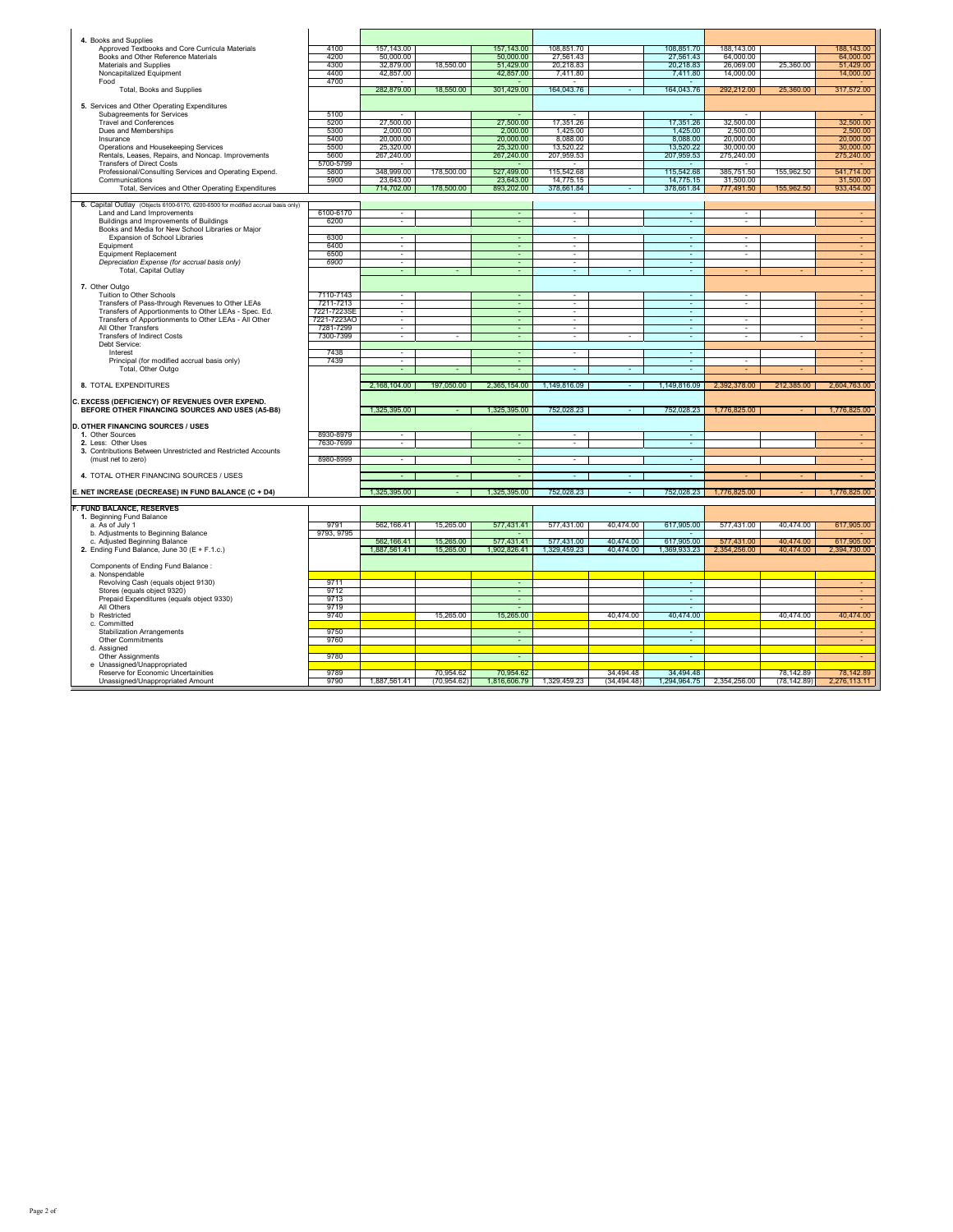## **CHARTER SCHOOL INTERIM FINANCIAL REPORT - ALTERNATIVE FORM Second Interim Report - Summary**

**Charter School Name: Method Schools**

**(continued) 1617 2018/19** CDS #: 37-68049-0129221<br>Charter Approving Entity: Dehesa Elementary<br>County: San Diego<br>Charter #: <u>1617</u><br>Fiscal Year: 2018/19 **37-68049-0129221 San Diego**

|                                                                                |                    |                               |                                 |                           | 2nd Interim vs. 1st Interim<br>Increase, (Decrease) |                             |
|--------------------------------------------------------------------------------|--------------------|-------------------------------|---------------------------------|---------------------------|-----------------------------------------------------|-----------------------------|
| <b>Description</b>                                                             | <b>Object Code</b> | 7/1 1st Interim<br>Budget (X) | <b>Actuals thru</b><br>1/31 (Y) | 2nd Interim<br>Budget (Z) | \$ Difference<br>$(Z)$ vs. $(X)$                    | % Change<br>$(Z)$ vs. $(X)$ |
| <b>A. REVENUES</b>                                                             |                    |                               |                                 |                           |                                                     |                             |
| 1. LCFF/Revenue Limit Sources                                                  |                    |                               |                                 |                           |                                                     |                             |
| State Aid - Current Year                                                       | 8011               | 3,230,962.00                  | 1,775,785.00                    | 3,888,996.00              | 658,034.00                                          | 20.37%                      |
| Education Protection Account State Aid - Current Year                          | 8012               | 70,000.00                     | 33,754.00                       | 85,000.00                 | 15,000.00                                           | 21.43%                      |
| State Aid - Prior Years                                                        | 8019               |                               |                                 |                           |                                                     |                             |
| Transfers to Charter Schools Funding in Lieu of Property Taxes                 | 8096               | 37.601.00                     | $\omega$                        | 45.658.00                 | 8.057.00                                            | 21.43%                      |
| <b>Other LCFF Transfers</b>                                                    | 8091, 8097         |                               |                                 |                           |                                                     |                             |
| Total, LCFF Sources                                                            |                    | 3,338,563.00                  | 1,809,539.00                    | 4,019,654.00              | 681,091.00                                          | 20.40%                      |
| 2. Federal Revenues                                                            |                    |                               |                                 |                           |                                                     |                             |
| Every Student Succeeds Act (Title I-V)                                         | 8290               |                               |                                 |                           |                                                     |                             |
| Special Education - Federal                                                    | 8181, 8182         | 38,500.00                     | $\equiv$                        | 40,340.00                 | 1,840.00                                            | 4.78%                       |
| Child Nutrition - Federal                                                      | 8220               | $\blacksquare$                | ÷,                              | Ξ                         |                                                     |                             |
| <b>Donated Food Commodities</b>                                                | 8221               | $\blacksquare$                | $\blacksquare$                  | $\sim$                    | $\overline{\phantom{a}}$                            |                             |
| <b>Other Federal Revenues</b>                                                  | 8110, 8260-8299    | $\sim$                        | ÷                               |                           |                                                     |                             |
| <b>Total. Federal Revenues</b>                                                 |                    | 38,500.00                     | ÷                               | 40.340.00                 | 1,840.00                                            | 4.78%                       |
|                                                                                |                    |                               |                                 |                           |                                                     |                             |
| 3. Other State Revenues                                                        |                    |                               |                                 |                           |                                                     |                             |
| Special Education - State                                                      | StateRevSE         | 140,000.00                    |                                 | 146,685.00                | 6,685.00                                            | 4.78%                       |
| All Other State Revenues                                                       | <b>StateRevAO</b>  | 170,486.00                    | 90,591.39                       | 164,909.00                | (5,577.00)                                          | $-3.27%$                    |
| Total, Other State Revenues                                                    |                    | 310,486.00                    | 90,591.39                       | 311,594.00                | 1,108.00                                            | 0.36%                       |
|                                                                                |                    |                               |                                 |                           |                                                     |                             |
| 4. Other Local Revenues                                                        |                    |                               |                                 |                           |                                                     |                             |
| All Other Local Revenues                                                       | LocalRevAO         | 3,000.00                      | 1,713.93                        | 10,000.00                 | 7,000.00                                            | 233.33%                     |
| <b>Total, Local Revenues</b>                                                   |                    | 3,000.00                      | 1,713.93                        | 10,000.00                 | 7,000.00                                            | 233.33%                     |
| <b>5. TOTAL REVENUES</b>                                                       |                    | 3,690,549.00                  | 1,901,844.32                    | 4,381,588.00              | 691,039.00                                          | 18.72%                      |
| <b>B. EXPENDITURES</b>                                                         |                    |                               |                                 |                           |                                                     |                             |
| 1. Certificated Salaries                                                       |                    |                               |                                 |                           |                                                     |                             |
| <b>Certificated Teachers' Salaries</b>                                         | 1100               | 504,740.00                    | 282,898.90                      | 685,000.00                | 180,260.00                                          | 35.71%                      |
| <b>Certificated Pupil Support Salaries</b>                                     | 1200               |                               |                                 |                           |                                                     |                             |
| Certificated Supervisors' and Administrators' Salaries                         | 1300               | 92,443.00                     | 49,230.74                       | 90.000.00                 | (2,443.00)                                          | $-2.64%$                    |
| <b>Other Certificated Salaries</b>                                             | 1900               | ÷.                            | ÷                               | ÷                         | $\overline{\phantom{a}}$                            |                             |
| <b>Total, Certificated Salaries</b>                                            |                    | 597,183.00                    | 332,129.64                      | 775,000.00                | 177,817.00                                          | 29.78%                      |
|                                                                                |                    |                               |                                 |                           |                                                     |                             |
| 2. Non-certificated Salaries<br>Non-certificated Instructional Aides' Salaries | 2100               | 90,000.00                     | 36,052.70                       | 90,000.00                 |                                                     | 0.00%                       |
| Non-certificated Support Salaries                                              | 2200               |                               |                                 |                           | $\overline{\phantom{a}}$                            |                             |
| Non-certificated Supervisors' and Administrators' Sal.                         | 2300               | 104,951.00                    | 45,679.86                       | 85,000.00                 | (19,951.00)                                         | $-19.01%$                   |
| <b>Clerical and Office Salaries</b>                                            | 2400               | 125,000.00                    | 83,964.62                       | 160,000.00                | 35,000.00                                           | 28.00%                      |
| <b>Other Non-certificated Salaries</b>                                         | 2900               |                               |                                 |                           | $\sim$                                              |                             |
| Total, Non-certificated Salaries                                               |                    | 319,951.00                    | 165,697.18                      | 335.000.00                | 15.049.00                                           | 4.70%                       |
|                                                                                |                    |                               |                                 |                           |                                                     |                             |
| 3. Employee Benefits                                                           |                    |                               |                                 |                           |                                                     |                             |
| <b>STRS</b>                                                                    | 3101-3102          | $\blacksquare$                | $\blacksquare$                  | $\sim$                    | $\overline{\phantom{a}}$                            |                             |
| <b>PERS</b>                                                                    | 3201-3202          |                               |                                 |                           | $\overline{a}$                                      |                             |
| OASDI / Medicare / Alternative                                                 | 3301-3302          | 89,737.00                     | 43,990.43                       | 89,737.00                 |                                                     | 0.00%                       |
| <b>Health and Welfare Benefits</b>                                             | 3401-3402          | 80,000.00                     | 29,223.86                       | 82,000.00                 | 2.000.00                                            | 2.50%                       |
| Unemployment Insurance                                                         | 3501-3502          | 25,000.00                     | 16,102.46                       | 32,000.00                 | 7.000.00                                            | 28.00%                      |
| Workers' Compensation Insurance                                                | 3601-3602          | 13,000.00                     | 9,647.64                        | 15,000.00                 | 2,000.00                                            | 15.38%                      |
| OPEB, Allocated                                                                | 3701-3702          | $\mathcal{L}_{\mathcal{A}}$   | $\blacksquare$                  | $\sim$                    | $\overline{\phantom{a}}$                            |                             |
| <b>OPEB, Active Employees</b>                                                  | 3751-3752          | ÷.                            |                                 |                           |                                                     |                             |
|                                                                                |                    |                               |                                 |                           |                                                     |                             |
| <b>Other Employee Benefits</b><br><b>Total, Employee Benefits</b>              | 3901-3902          | 45,652.00<br>253,389.00       | 10,319.28<br>109,283.67         | 25,000.00<br>243,737.00   | (20, 652.00)<br>(9,652.00)                          | $-45.24%$<br>$-3.81%$       |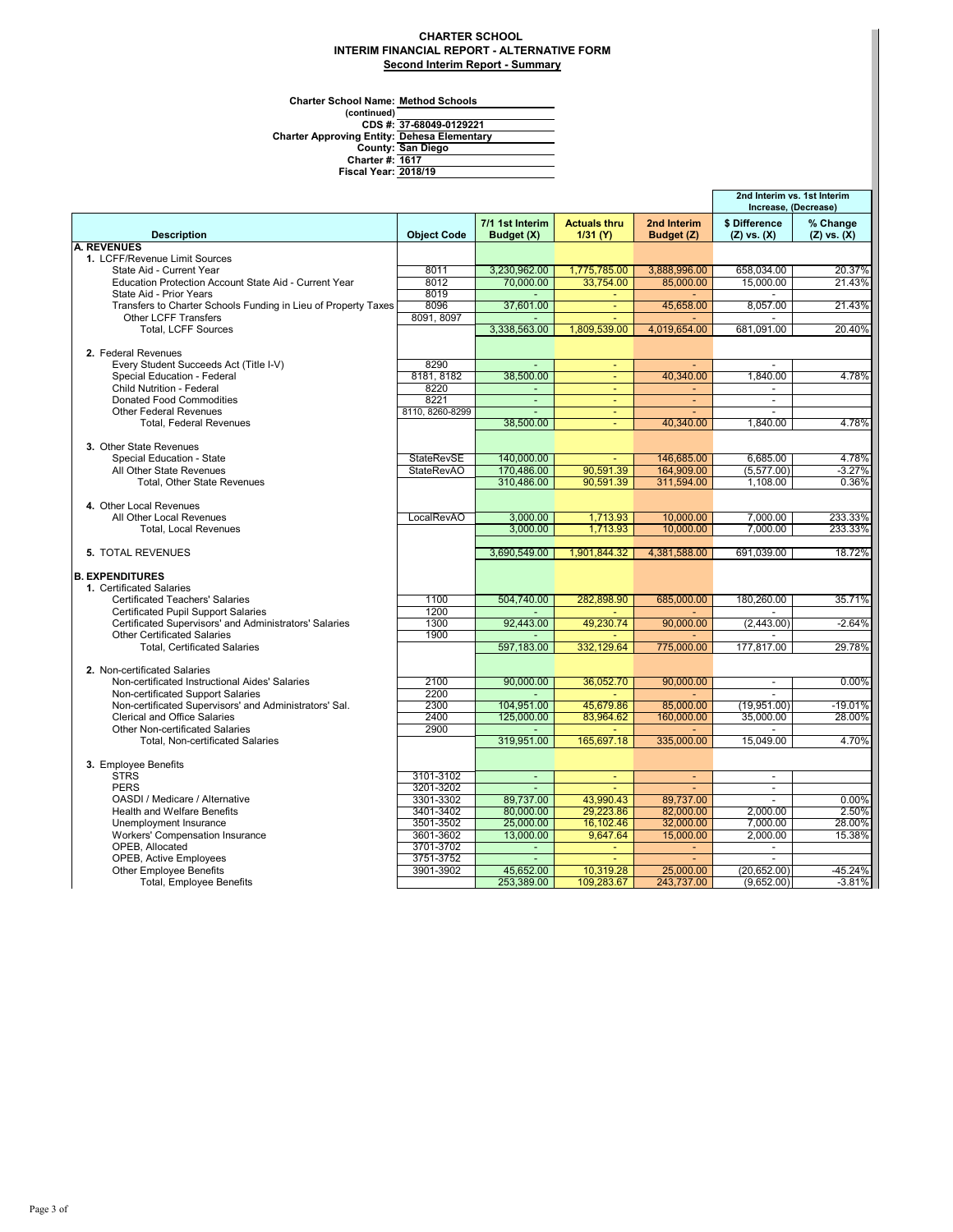| 4. Books and Supplies                                                                                     |                          |                                    |                         |                          |                                            |                       |
|-----------------------------------------------------------------------------------------------------------|--------------------------|------------------------------------|-------------------------|--------------------------|--------------------------------------------|-----------------------|
| Approved Textbooks and Core Curricula Materials                                                           | 4100                     | 157,143.00                         | 108.851.70              | 188,143.00               | 31,000.00                                  | 19.73%                |
| Books and Other Reference Materials                                                                       | 4200                     | 50,000.00                          | 27,561.43               | 64.000.00                | 14,000.00                                  | 28.00%                |
| <b>Materials and Supplies</b><br>Noncapitalized Equipment                                                 | 4300<br>4400             | 51.429.00<br>42,857.00             | 20,218.83<br>7,411.80   | 51,429.00<br>14,000.00   | $\sim$<br>(28, 857.00)                     | $0.00\%$<br>$-67.33%$ |
| Food                                                                                                      | 4700                     | $\sim$                             |                         |                          | $\sim$                                     |                       |
| Total, Books and Supplies                                                                                 |                          | 301.429.00                         | 164,043.76              | 317,572.00               | 16.143.00                                  | 5.36%                 |
| 5. Services and Other Operating Expenditures                                                              |                          |                                    |                         |                          |                                            |                       |
| <b>Subagreements for Services</b>                                                                         | 5100                     | ÷.                                 |                         |                          |                                            |                       |
| <b>Travel and Conferences</b>                                                                             | 5200                     | 27,500.00                          | 17,351.26               | 32,500.00                | 5,000.00                                   | 18.18%                |
| Dues and Memberships<br>Insurance                                                                         | 5300<br>5400             | 2,000.00<br>20,000.00              | 1,425.00<br>8,088.00    | 2,500.00<br>20.000.00    | 500.00                                     | 25.00%<br>0.00%       |
| Operations and Housekeeping Services                                                                      | 5500                     | 25,320.00                          | 13,520.22               | 30.000.00                | 4,680.00                                   | 18.48%                |
| Rentals, Leases, Repairs, and Noncap. Improvements                                                        | 5600                     | 267,240.00                         | 207,959.53              | 275,240.00               | 8,000.00                                   | 2.99%                 |
| <b>Transfers of Direct Costs</b><br>Professional/Consulting Services and Operating Expend.                | 5700-5799                |                                    |                         |                          | 14.215.00                                  |                       |
| Communications                                                                                            | 5800<br>5900             | 527,499.00<br>23,643.00            | 115,542.68<br>14,775.15 | 541,714.00<br>31,500.00  | 7,857.00                                   | 2.69%<br>33.23%       |
| Total, Services and Other Operating Expenditures                                                          |                          | 893,202.00                         | 378,661.84              | 933,454.00               | 40,252.00                                  | 4.51%                 |
| 6. Capital Outlay (Objects 6100-6170, 6200-6500 modified accrual basis only)                              |                          |                                    |                         |                          |                                            |                       |
| Land and Land Improvements                                                                                | 6100-6170                | $\blacksquare$                     | $\blacksquare$          | $\blacksquare$           | $\overline{\phantom{a}}$                   |                       |
| Buildings and Improvements of Buildings                                                                   | 6200                     | $\omega$                           | ÷                       | ÷.                       | $\overline{\phantom{a}}$                   |                       |
| Books and Media for New School Libraries or Major                                                         |                          |                                    |                         |                          |                                            |                       |
| Expansion of School Libraries<br>Equipment                                                                | 6300<br>6400             | ÷.<br>$\blacksquare$               | ÷<br>٠                  | ÷.<br>÷                  | $\sim$<br>$\overline{\phantom{a}}$         |                       |
| <b>Equipment Replacement</b>                                                                              | 6500                     | $\omega$                           | ÷                       | ÷.                       | $\sim$                                     |                       |
| Depreciation Expense (for accrual basis only)                                                             | 6900                     | $\blacksquare$                     |                         |                          | $\blacksquare$                             |                       |
| Total, Capital Outlay                                                                                     |                          | $\omega$                           |                         | ÷.                       | $\blacksquare$                             |                       |
| 7. Other Outgo                                                                                            |                          |                                    |                         |                          |                                            |                       |
| Tuition to Other Schools                                                                                  | 7110-7143                | ٠                                  |                         | ٠                        | $\blacksquare$                             |                       |
| Transfers of Pass-through Revenues to Other LEAs<br>Transfers of Apportionments to Other LEAs - Spec. Ed. | 7211-7213<br>7221-7223SE | ÷.<br>÷.                           | ÷<br>٠                  | ÷<br>٠                   | $\blacksquare$<br>$\overline{\phantom{a}}$ |                       |
| Transfers of Apportionments to Other LEAs - All Other                                                     | 7221-7223AO              | $\omega$                           | ٠                       | $\overline{\phantom{a}}$ | $\sim$                                     |                       |
| All Other Transfers                                                                                       | 7281-7299                | $\blacksquare$                     | ٠                       | ٠                        | $\overline{\phantom{a}}$                   |                       |
| <b>Transfers of Indirect Costs</b>                                                                        | 7300-7399                | $\omega$                           | ÷                       | ÷                        | $\sim$                                     |                       |
| Debt Service:<br>Interest                                                                                 | 7438                     | $\omega$                           | $\sim$                  | $\overline{\phantom{a}}$ | $\sim$                                     |                       |
|                                                                                                           |                          |                                    |                         |                          |                                            |                       |
| Principal (for modified accrual basis only)                                                               | 7439                     | $\blacksquare$                     | $\blacksquare$          | $\blacksquare$           | $\overline{\phantom{a}}$                   |                       |
| Total, Other Outgo                                                                                        |                          | Ξ                                  | u                       | ÷                        | $\blacksquare$                             |                       |
| 8. TOTAL EXPENDITURES                                                                                     |                          |                                    |                         |                          |                                            | 10.13%                |
|                                                                                                           |                          | 2,365,154.00                       | 1,149,816.09            | 2,604,763.00             | 239,609.00                                 |                       |
| C. EXCESS (DEFICIENCY) OF REVENUES OVER EXPEND.                                                           |                          |                                    |                         |                          |                                            |                       |
| BEFORE OTHER FINANCING SOURCES AND USES (A5-B8)                                                           |                          | 1,325,395.00                       | 752,028.23              | 1,776,825.00             | 451,430.00                                 | 34.06%                |
| <b>D. OTHER FINANCING SOURCES / USES</b>                                                                  |                          |                                    |                         |                          |                                            |                       |
| 1. Other Sources                                                                                          | 8930-8979                | $\blacksquare$                     | ٠                       | ÷.                       | $\overline{\phantom{a}}$                   |                       |
| 2. Less: Other Uses<br>3. Contributions Between Unrestricted and Restricted Accounts                      | 7630-7699                | $\blacksquare$                     | ÷                       | ÷.                       | $\sim$                                     |                       |
| (must net to zero)                                                                                        | 8980-8999                | ÷.                                 | ÷,                      | ÷.                       | $\overline{\phantom{a}}$                   |                       |
|                                                                                                           |                          |                                    | ÷                       | ÷                        |                                            |                       |
| 4. TOTAL OTHER FINANCING SOURCES / USES                                                                   |                          | $\sim$                             |                         |                          | $\sim$                                     |                       |
| E. NET INCREASE (DECREASE) IN FUND BALANCE (C + D4)                                                       |                          | 1,325,395.00                       | 752,028.23              | 1,776,825.00             | 451,430.00                                 | 34.06%                |
|                                                                                                           |                          |                                    |                         |                          |                                            |                       |
| 1. Beginning Fund Balance                                                                                 |                          |                                    |                         |                          |                                            |                       |
| F. FUND BALANCE, RESERVES<br>a. As of July 1                                                              | 9791                     | 577,431.41                         | 617,905.00              | 617,905.00               | 40,473.59                                  | 7.01%                 |
| b. Adjustments/Restatements<br>c. Adjusted Beginning Fund Balance                                         | 9793, 9795               | 577,431.41                         | 617,905.00              | 617,905.00               |                                            |                       |
| 2. Ending Fund Balance, June 30 ( $E + F.1.c.$ )                                                          |                          | 1,902,826.41                       | 1,369,933.23            | 2,394,730.00             |                                            |                       |
|                                                                                                           |                          |                                    |                         |                          |                                            |                       |
| Components of Ending Fund Balance:<br>a. Nonspendable                                                     |                          |                                    |                         |                          |                                            |                       |
| Revolving Cash (equals object 9130)                                                                       | 9711                     | $\blacksquare$                     | $\blacksquare$          | ٠                        | $\overline{\phantom{a}}$                   |                       |
| Stores (equals object 9320)                                                                               | 9712                     | ÷,                                 | $\blacksquare$          | Ξ                        | $\overline{\phantom{a}}$                   |                       |
| Prepaid Expenditures (equals object 9330)<br>All Others                                                   | 9713<br>9719             | $\blacksquare$                     | $\omega$                | $\blacksquare$           | $\overline{\phantom{a}}$                   |                       |
| b. Restricted                                                                                             | 9740                     | 15,265.00                          | 40,474.00               | 40,474.00                | 25,209.00                                  | 165.14%               |
| c Committed                                                                                               |                          |                                    |                         |                          |                                            |                       |
| <b>Stabilization Arrangements</b><br><b>Other Commitments</b>                                             | 9750<br>9760             | $\omega_{\rm c}$<br>$\blacksquare$ | $\sim$                  | $\Delta \phi$            | $\sim$<br>$\blacksquare$                   |                       |
| d Assigned                                                                                                |                          |                                    |                         |                          |                                            |                       |
| <b>Other Assignments</b>                                                                                  | 9780                     | $\mathcal{L}_{\mathcal{A}}$        | $\blacksquare$          | ÷                        | $\overline{\phantom{a}}$                   |                       |
| e. Unassigned/Unappropriated<br>Reserve for Economic Uncertainties                                        | 9789                     | 70,954.62                          | 34,494.48               | 78,142.89                | 7,188.27                                   | 10.13%                |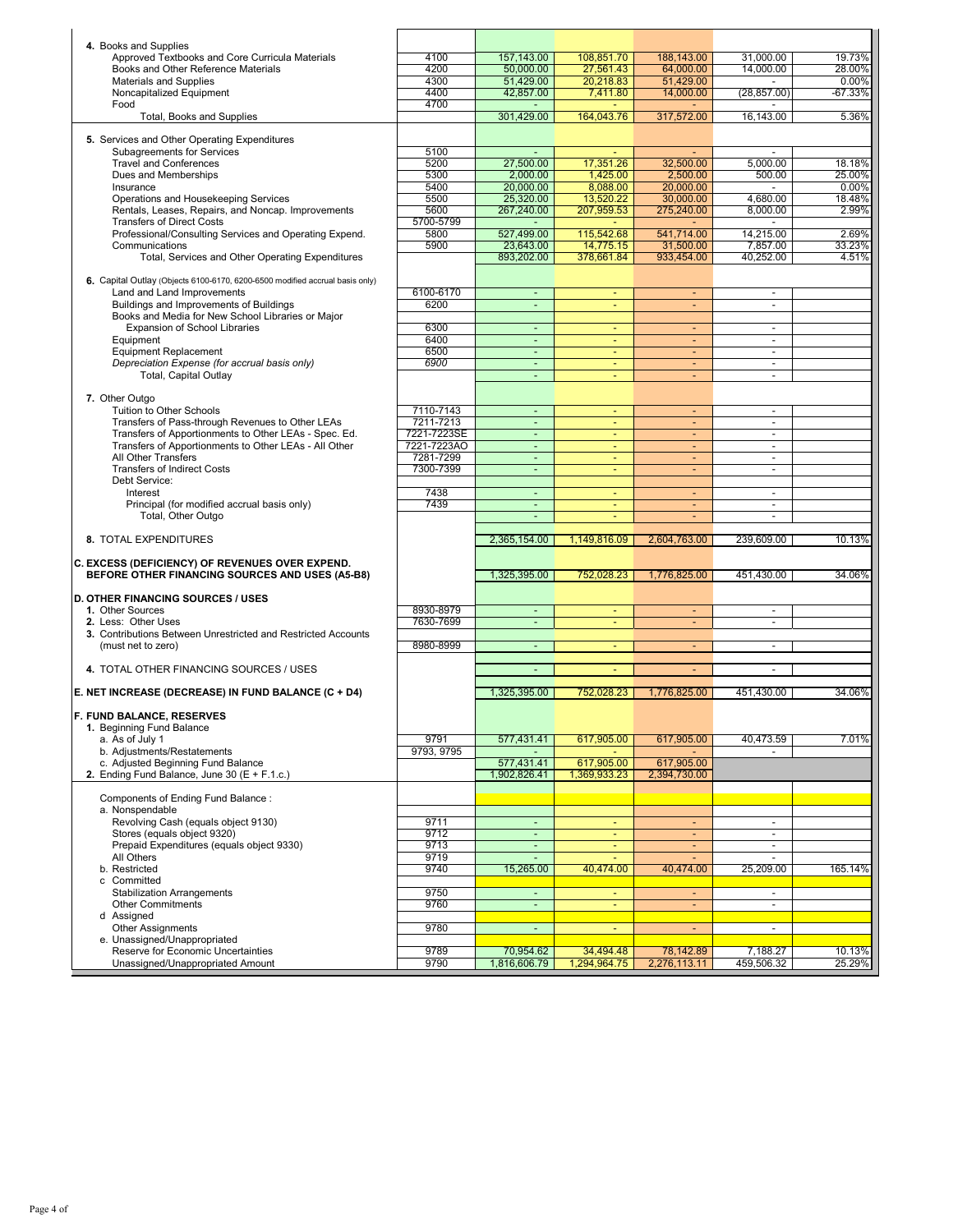## **MULTI-YEAR PROJECTION - ALTERNATIVE FORM Second Interim Report - MYP CHARTER SCHOOL**

| <b>Charter School Name: Method Schools</b>         |                         |
|----------------------------------------------------|-------------------------|
| (continued)                                        |                         |
|                                                    | CDS #: 37-68049-0129221 |
| <b>Charter Approving Entity: Dehesa Elementary</b> |                         |
|                                                    | County: San Diego       |
| <b>Charter #: 1617</b>                             |                         |
| <b>Fiscal Year: 2018/19</b>                        |                         |

*This charter school uses the following basis of accounting:*

**x** Accrual Basis (Applicable Capital Assets / Interest on Long-Term Debt / Long-Term Liabilities objects are 6900, 7438, 9400-9499, and 9660-9669)

**Modified Accrual Basis** (Applicable Capital Outlay / Debt Service objects are 6100-6170, 6200-6500, 7438, and 7439)

|                                                        |                    |                     | FY 2018/19        |              | <b>Totals for</b> | <b>Totals for</b> |
|--------------------------------------------------------|--------------------|---------------------|-------------------|--------------|-------------------|-------------------|
| <b>Description</b>                                     | <b>Object Code</b> | <b>Unrestricted</b> | <b>Restricted</b> | <b>Total</b> | 2019/20           | 2020/21           |
| <b>A. REVENUES</b>                                     |                    |                     |                   |              |                   |                   |
| 1. LCFF Sources                                        |                    |                     |                   |              |                   |                   |
| State Aid - Current Year                               | 8011               | 3,888,996.00        | 0.00              | 3,888,996.00 | 3,948,670.00      | 4,003,469.00      |
| Education Protection Account State Aid - Current Year  | 8012               | 85.000.00           | 0.00              | 85,000.00    | 85.000.00         | 85,000.00         |
| State Aid - Prior Years                                | 8019               | 0.00                | 0.00              | 0.00         | 45,658.00         | 45,658.00         |
| Transfers of Charter Schools in Lieu of Property Taxes | 8096               | 45,658.00           | 0.00              | 45,658.00    |                   |                   |
| <b>Other LCFF Transfers</b>                            | 8091, 8097         | 0.00                | 0.00              | 0.00         |                   |                   |
| <b>Total. LCFF Sources</b>                             |                    | 4.019.654.00        | 0.00              | 4.019.654.00 | 4.079.328.00      | 4,134,127.00      |
| 2. Federal Revenues                                    |                    |                     |                   |              |                   |                   |
| Every Student Succeeds Act (Title I - V)               | 8290               | 0.00                | 0.00              | 0.00         | 0.00              | 0.00              |
| Special Education - Federal                            | 8181, 8182         | 0.00                | 40,340.00         | 40.340.00    | 40,340.00         | 40.340.00         |
| Child Nutrition - Federal                              | 8220               | 0.00                | 0.00              | 0.00         | 0.00              | 0.00              |
| <b>Donated Food Commodities</b>                        | 8221               | 0.00                | 0.00              | 0.00         | 0.00              | 0.00              |
| <b>Other Federal Revenues</b>                          | 8110, 8260-8299    | 0.00                | 0.00              | 0.00         | 0.00              | 0.00              |
| <b>Total, Federal Revenues</b>                         |                    | 0.00                | 40,340.00         | 40,340.00    | 40,340.00         | 40,340.00         |
|                                                        |                    |                     |                   |              |                   |                   |
| 3. Other State Revenues                                |                    |                     |                   |              |                   |                   |
| Special Education - State                              | <b>StateRevSE</b>  | 0.00                | 146,685.00        | 146,685.00   | 146,685.00        | 146,685.00        |
| All Other State Revenues                               | <b>StateRevAO</b>  | 139,549.00          | 25,360.00         | 164,909.00   | 164,909.00        | 164,909.00        |
| <b>Total. Other State Revenues</b>                     |                    | 139,549.00          | 172,045.00        | 311,594.00   | 311,594.00        | 311,594.00        |
|                                                        |                    |                     |                   |              |                   |                   |
| 4. Other Local Revenues                                |                    |                     |                   |              |                   |                   |
| All Other Local Revenues                               | LocalRevAO         | 10,000.00           | 0.00              | 10,000.00    | 10,000.00         | 10,000.00         |
| <b>Total, Local Revenues</b>                           |                    | 10,000.00           | 0.00              | 10,000.00    | 10,000.00         | 10,000.00         |
|                                                        |                    |                     |                   |              |                   |                   |
| <b>5. TOTAL REVENUES</b>                               |                    | 4.169.203.00        | 212.385.00        | 4,381,588.00 | 4.441.262.00      | 4,496,061.00      |
|                                                        |                    |                     |                   |              |                   |                   |
| <b>B. EXPENDITURES</b><br>1. Certificated Salaries     |                    |                     |                   |              |                   |                   |
| <b>Certificated Teachers' Salaries</b>                 | 1100               | 685.000.00          | 0.00              | 685.000.00   | 705,550.00        | 726,716.50        |
| Certificated Pupil Support Salaries                    | 1200               | 0.00                | 0.00              | 0.00         |                   | 0.00              |
| Certificated Supervisors' and Administrators' Salaries | 1300               | 65,000.00           | 25,000.00         | 90,000.00    | 66,950.00         | 68,958.50         |
| <b>Other Certificated Salaries</b>                     | 1900               | 0.00                | 0.00              | 0.00         |                   | 0.00              |
| <b>Total, Certificated Salaries</b>                    |                    | 750,000.00          | 25,000.00         | 775,000.00   | 772,500.00        | 795.675.00        |
|                                                        |                    |                     |                   |              |                   |                   |
| 2. Non-certificated Salaries                           |                    |                     |                   |              |                   |                   |
| Non-certificated Instructional Aides' Salaries         | 2100               | 90.000.00           | 0.00              | 90,000.00    | 92,700.00         | 95,481.00         |
| Non-certificated Support Salaries                      | 2200               | 0.00                | 0.00              | 0.00         | 0.00              | 0.00              |
| Non-certificated Supervisors' and Administrators' Sal. | 2300               | 85,000.00           | 0.00              | 85,000.00    | 87,550.00         | 90,176.50         |
| <b>Clerical and Office Salaries</b>                    | 2400               | 160,000.00          | 0.00              | 160,000.00   | 164,800.00        | 169,744.00        |
| Other Non-certificated Salaries                        | 2900               | 0.00                | 0.00              | 0.00         | 0.00              | 0.00              |
| Total, Non-certificated Salaries                       |                    | 335,000.00          | 0.00              | 335,000.00   | 345,050.00        | 355,401.50        |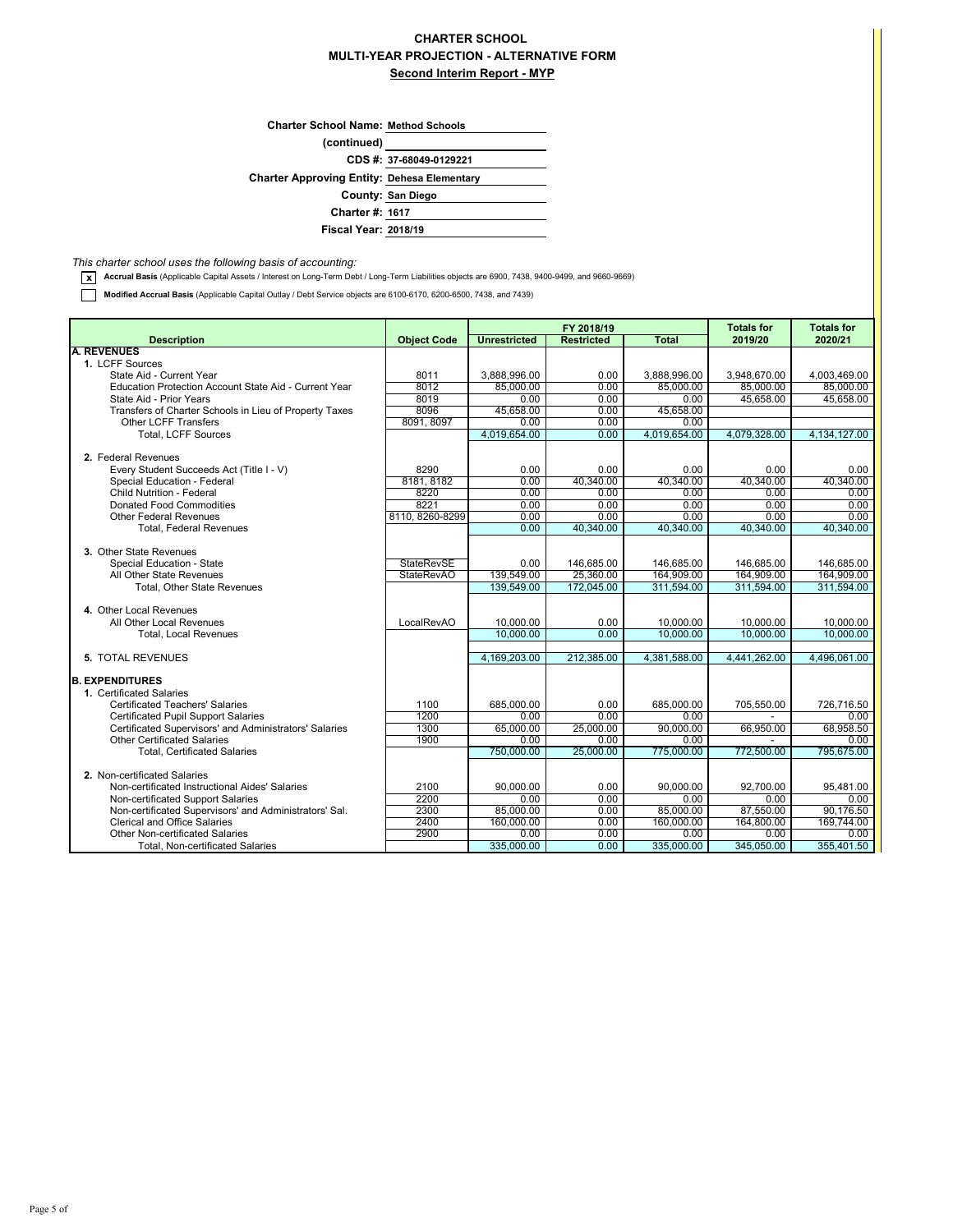|                                                                         |                    |                     | FY 2018/19        |                         | <b>Totals for</b>        | <b>Totals for</b>       |
|-------------------------------------------------------------------------|--------------------|---------------------|-------------------|-------------------------|--------------------------|-------------------------|
| <b>Description</b>                                                      | <b>Object Code</b> | <b>Unrestricted</b> | <b>Restricted</b> | <b>Total</b>            | 2019/20                  | 2020/21                 |
| 3. Employee Benefits                                                    |                    |                     |                   |                         |                          |                         |
| <b>STRS</b>                                                             | 3101-3102          | 0.00                | 0.00              | 0.00                    |                          | 0.00                    |
| <b>PERS</b>                                                             | 3201-3202          | 0.00                | 0.00              | 0.00                    | $\sim$                   | 0.00                    |
| OASDI / Medicare / Alternative                                          | 3301-3302          | 87,799.50           | 1,937.50          | 89,737.00               | 90,433.49                | 93,146.49               |
| <b>Health and Welfare Benefits</b>                                      | 3401-3402          | 80,000.00           | 2,000.00          | 82,000.00               | 82,400.00                | 84.872.00               |
| Unemployment Insurance                                                  | 3501-3502          | 31,625.00           | 375.00            | 32,000.00               | 32,573.75                | 33,550.96               |
| Workers' Compensation Insurance                                         | 3601-3602          | 14,500.00           | 500.00            | 15,000.00               | 14,935.00                | 15,383.05               |
| OPEB, Allocated                                                         | 3701-3702          | 0.00                | 0.00              | 0.00                    | $\overline{\phantom{a}}$ | 0.00                    |
| <b>OPEB, Active Employees</b>                                           | 3751-3752          | 0.00<br>23,750.00   | 0.00<br>1,250.00  | 0.00                    | 24,462.50                | 0.00                    |
| Other Employee Benefits<br><b>Total, Employee Benefits</b>              | 3901-3902          | 237,674.50          | 6.062.50          | 25,000.00<br>243,737.00 | 244.804.74               | 25,196.38<br>252.148.88 |
|                                                                         |                    |                     |                   |                         |                          |                         |
| 4. Books and Supplies                                                   |                    |                     |                   |                         |                          |                         |
| Approved Textbooks and Core Curricula Materials                         | 4100               | 188,143.00          | 0.00              | 188,143.00              | 193,787.29               | 199,600.91              |
| Books and Other Reference Materials                                     | 4200               | 64,000.00           | 0.00              | 64,000.00               | 65,920.00                | 67.897.60               |
| <b>Materials and Supplies</b>                                           | 4300               | 26,069.00           | 25,360.00         | 51,429.00               | 26,851.07                | 27,656.60               |
| Noncapitalized Equipment                                                | 4400               | 14,000.00           | 0.00              | 14,000.00               | 14,420.00                | 14,852.60               |
| Food                                                                    | 4700               | 0.00                | 0.00              | 0.00                    | 0.00                     | 0.00                    |
| Total, Books and Supplies                                               |                    | 292,212.00          | 25,360.00         | 317,572.00              | 300,978.36               | 310,007.71              |
|                                                                         |                    |                     |                   |                         |                          |                         |
| 5. Services and Other Operating Expenditures                            |                    |                     |                   |                         |                          |                         |
| <b>Subagreements for Services</b>                                       | 5100               | 0.00                | 0.00              | 0.00                    | 0.00                     | 0.00                    |
| <b>Travel and Conferences</b>                                           | 5200               | 32.500.00           | 0.00              | 32,500.00               | 33.475.00                | 34.479.25               |
| Dues and Memberships                                                    | 5300               | 2,500.00            | 0.00              | 2,500.00                | 2,575.00                 | 2,652.25                |
| Insurance                                                               | 5400               | 20.000.00           | 0.00              | 20.000.00               | 20.600.00                | 21.218.00               |
| Operations and Housekeeping Services                                    | 5500               | 30,000.00           | 0.00              | 30,000.00               | 30,900.00                | 31,827.00               |
| Rentals, Leases, Repairs, and Noncap. Improvements                      | 5600               | 275,240.00          | 0.00              | 275,240.00              | 283,497.20               | 292,002.12              |
| <b>Transfers of Direct Costs</b>                                        | 5700-5799          | 0.00                | 0.00              | 0.00                    | 0.00                     | 0.00                    |
| Professional/Consulting Services and Operating Expend.                  | 5800               | 385,751.50          | 155,962.50        | 541,714.00              | 397,324.05               | 409,243.77              |
| Communications                                                          | 5900               | 31,500.00           | 0.00              | 31,500.00               | 32,445.00                | 33,418.35               |
| Total, Services and Other Operating Expenditures                        |                    | 777,491.50          | 155,962.50        | 933,454.00              | 800,816.25               | 824,840.73              |
|                                                                         |                    |                     |                   |                         |                          |                         |
| 6. Capital Outlay (Obj. 6100-6170, 6200-6500 for mod. accr. basis only) |                    |                     |                   |                         |                          |                         |
| Land and Land Improvements                                              | 6100-6170          | 0.00                | 0.00              | 0.00                    | 0.00                     | 0.00                    |
| Buildings and Improvements of Buildings                                 | 6200               | 0.00                | 0.00              | 0.00                    | 0.00                     | 0.00                    |
| Books and Media for New School Libraries or Major                       |                    |                     |                   |                         |                          |                         |
| <b>Expansion of School Libraries</b>                                    | 6300<br>6400       | 0.00<br>0.00        | 0.00<br>0.00      | 0.00<br>0.00            | 0.00<br>0.00             | 0.00<br>0.00            |
| Equipment<br><b>Equipment Replacement</b>                               | 6500               | 0.00                | 0.00              | 0.00                    | 0.00                     | 0.00                    |
| Depreciation Expense (for accrual basis only)                           | 6900               | 0.00                | 0.00              | 0.00                    | 10.000.00                | 10.000.00               |
| <b>Total, Capital Outlay</b>                                            |                    | 0.00                | 0.00              | 0.00                    | 10,000.00                | 10,000.00               |
|                                                                         |                    |                     |                   |                         |                          |                         |
| 7. Other Outgo                                                          |                    |                     |                   |                         |                          |                         |
| Tuition to Other Schools                                                | 7110-7143          | 0.00                | 0.00              | 0.00                    | 0.00                     | 0.00                    |
| Transfers of Pass-through Revenues to Other LEAs                        | 7211-7213          | 0.00                | 0.00              | 0.00                    | 0.00                     | 0.00                    |
| Transfers of Apportionments to Other LEAs - Spec. Ed.                   | 7221-7223SE        | 0.00                | 0.00              | 0.00                    | 261,000.00               | 261,000.00              |
| Transfers of Apportionments to Other LEAs - All Other                   | 7221-7223AO        | 0.00                | 0.00              | 0.00                    | 0.00                     | 0.00                    |
| All Other Transfers                                                     | 7280-7299          | 0.00                | 0.00              | 0.00                    | 0.00                     | 0.00                    |
| <b>Transfers of Indirect Costs</b>                                      | 7300-7399          | 0.00                | 0.00              | 0.00                    | 0.00                     | 0.00                    |
| Debt Service:                                                           |                    |                     |                   |                         |                          |                         |
| Interest                                                                | 7438               | 0.00                | 0.00              | 0.00                    | 0.00                     | 0.00                    |
| Principal (for modified accrual basis only)                             | 7439               | 0.00                | 0.00              | 0.00                    | 0.00                     | 0.00                    |
| Total, Other Outgo                                                      |                    | 0.00                | 0.00              | 0.00                    | 261,000.00               | 261,000.00              |
|                                                                         |                    |                     |                   |                         |                          |                         |
| 8. TOTAL EXPENDITURES                                                   |                    | 2,392,378.00        | 212,385.00        | 2,604,763.00            | 2,735,149.34             | 2,809,073.82            |
|                                                                         |                    |                     |                   |                         |                          |                         |
| C. EXCESS (DEFICIENCY) OF REVENUES OVER EXPEND.                         |                    |                     |                   |                         |                          |                         |
| BEFORE OTHER FINANCING SOURCES AND USES (A5-B8)                         |                    | 1,776,825.00        | 0.00              | 1,776,825.00            | 1,706,112.66             | 1,686,987.18            |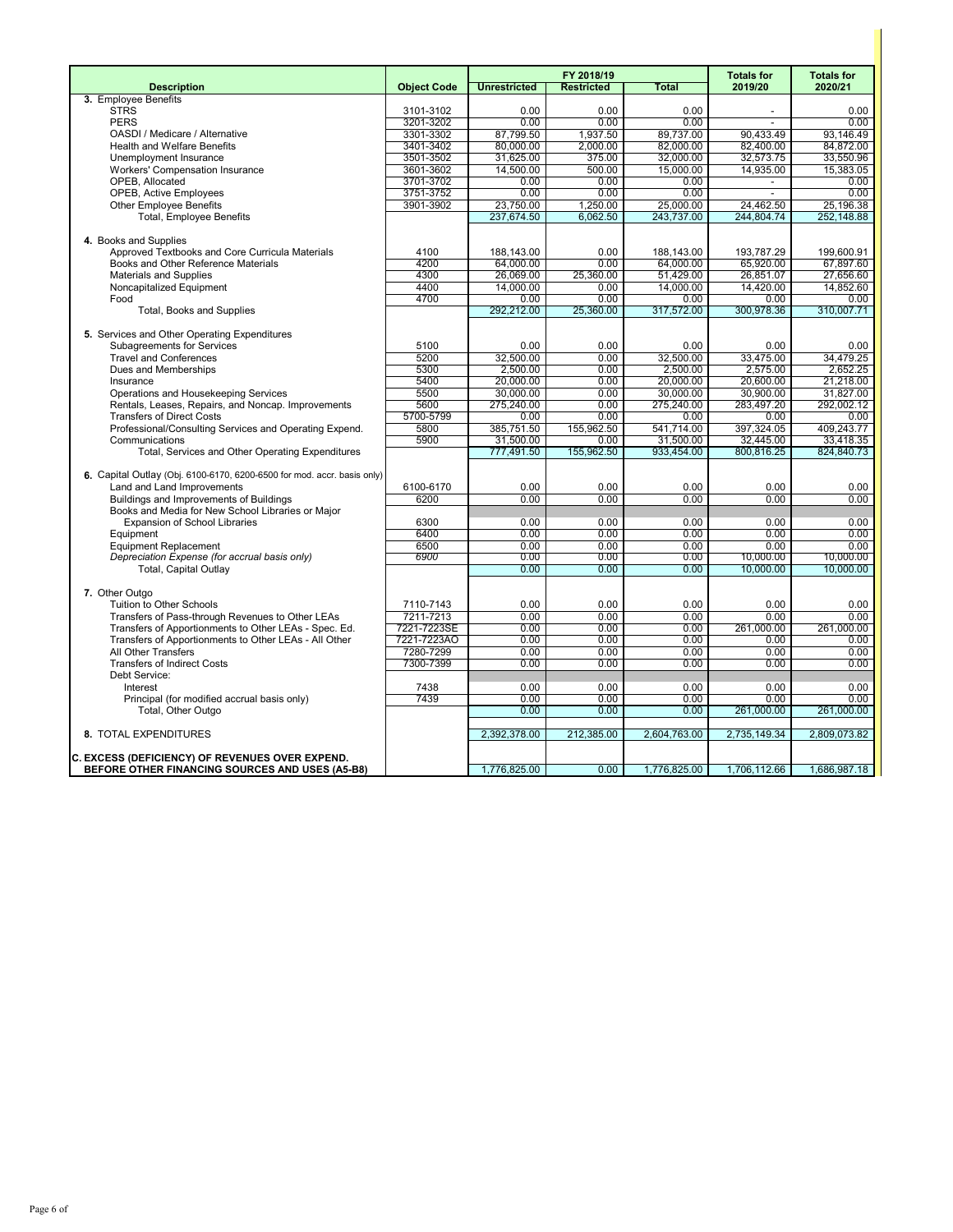|                                                                          |                    |                     | FY 2018/19        |              | <b>Totals for</b> | <b>Totals for</b> |
|--------------------------------------------------------------------------|--------------------|---------------------|-------------------|--------------|-------------------|-------------------|
| <b>Description</b>                                                       | <b>Object Code</b> | <b>Unrestricted</b> | <b>Restricted</b> | <b>Total</b> | 2019/20           | 2020/21           |
| <b>OTHER FINANCING SOURCES / USES</b>                                    |                    |                     |                   |              |                   |                   |
| 1. Other Sources                                                         | 8930-8979          | 0.00                | 0.00              | 0.00         |                   |                   |
| 2. Less: Other Uses                                                      | 7630-7699          | 0.00                | 0.00              | 0.00         |                   |                   |
| 3. Contributions Between Unrestricted and Restricted Accounts            |                    |                     |                   |              |                   |                   |
| (must net to zero)                                                       | 8980-8999          | 0.00                | 0.00              | 0.00         |                   |                   |
|                                                                          |                    |                     |                   |              |                   |                   |
| 4. TOTAL OTHER FINANCING SOURCES / USES                                  |                    | 0.00                | 0.00              | 0.00         | 0.00              | 0.00              |
| E. NET INCREASE (DECREASE) IN FUND BALANCE (C + D4)                      |                    | 1.776,825.00        | 0.00              | 1,776,825.00 | 1,706,112.66      | 1.686.987.18      |
| <b>F. FUND BALANCE, RESERVES</b>                                         |                    |                     |                   |              |                   |                   |
| 1. Beginning Fund Balance                                                |                    |                     |                   |              |                   |                   |
| a. As of July 1                                                          | 9791               | 577.431.00          | 40,474.00         | 617,905.00   | 2.394.730.00      | 4,100,842.66      |
| b. Adjustments/Restatements                                              | 9793, 9795         | 0.00                | 0.00              | 0.00         |                   |                   |
| c. Adjusted Beginning Balance                                            |                    | 577.431.00          | 40,474.00         | 617.905.00   | 2,394,730.00      | 4,100,842.66      |
| 2. Ending Fund Balance, June 30 ( $E + F.1.c.$ )                         |                    | 2,354,256.00        | 40.474.00         | 2,394,730.00 | 4,100,842.66      | 5,787,829.84      |
|                                                                          |                    |                     |                   |              |                   |                   |
| Components of Ending Fund Balance:                                       |                    |                     |                   |              |                   |                   |
| a. Nonspendable                                                          |                    |                     |                   |              |                   |                   |
| Revolving Cash (equals object 9130)                                      | 9711<br>9712       | 0.00<br>0.00        | 0.00<br>0.00      | 0.00<br>0.00 |                   |                   |
| Stores (equals object 9320)<br>Prepaid Expenditures (equals object 9330) | 9713               | 0.00                | 0.00              | 0.00         |                   |                   |
| All Others                                                               | 9719               | 0.00                | 0.00              | 0.00         |                   |                   |
| b. Restricted                                                            | 9740               |                     | 40,474.00         | 40,474.00    |                   |                   |
| c. Committed                                                             |                    |                     |                   |              |                   |                   |
| <b>Stabilization Arrangements</b>                                        | 9750               | 0.00                | 0.00              | 0.00         |                   |                   |
| <b>Other Commitments</b>                                                 | 9760               | 0.00                | 0.00              | 0.00         |                   |                   |
| d Assigned                                                               |                    |                     |                   |              |                   |                   |
| <b>Other Assignments</b>                                                 | 9780               | 0.00                | 0.00              | 0.00         |                   |                   |
| e. Unassigned/Unappropriated                                             |                    |                     |                   |              |                   |                   |
| Reserve for Economic Uncertainties                                       | 9789               | 0.00                | 78,142.89         | 78,142.89    | 82,054.48         | 84,272.21         |
| Unassigned/Unappropriated Amount                                         | 9790               | 2,354,256.00        | (78, 142.89)      | 2,276,113.11 | 4,018,788.18      | 5,703,557.63      |